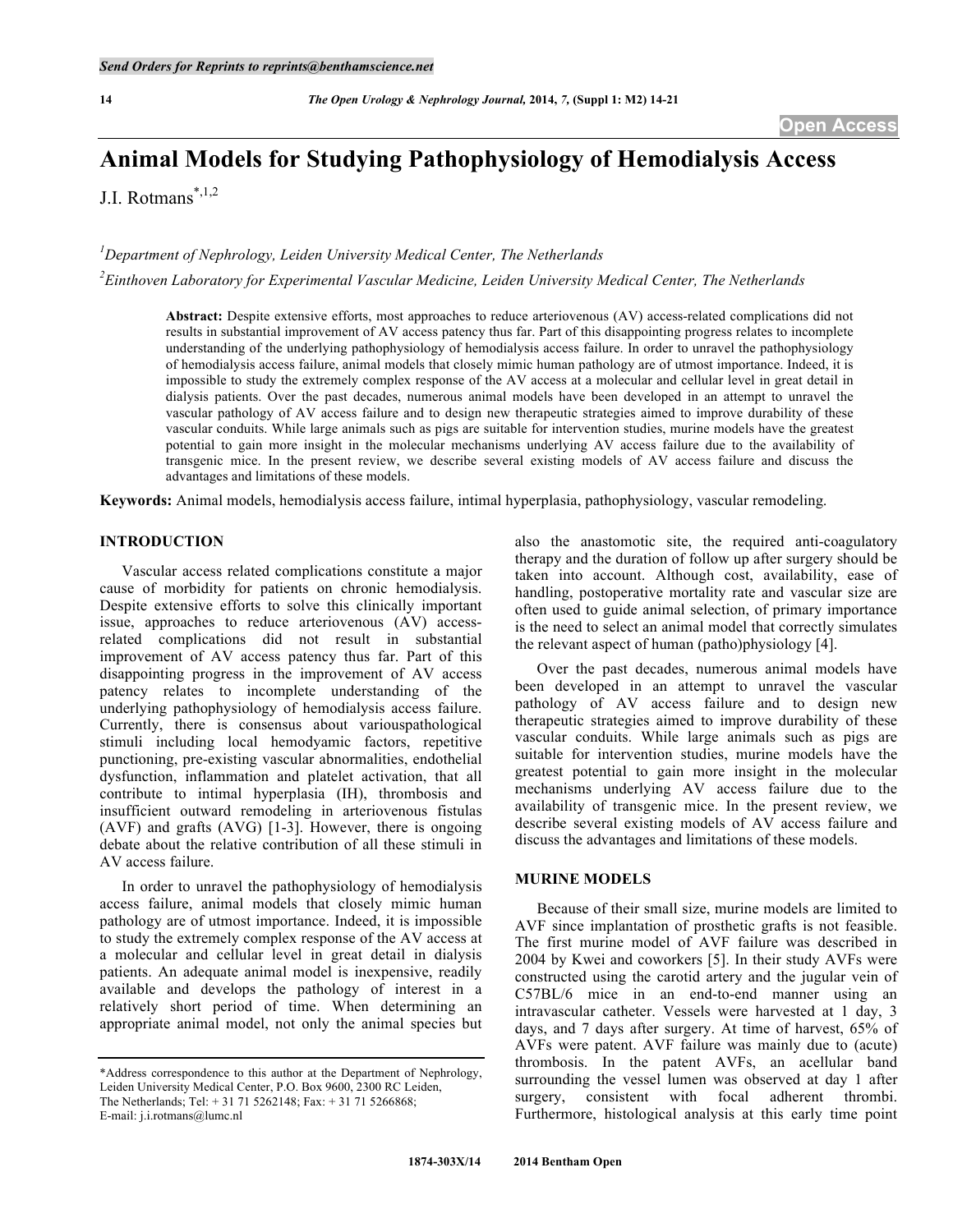revealed substantial proliferation of vascular smooth muscle cells (VSMCs) and infiltration of inflammatory cells in the venous segment of the AVF. Finally, an increased diameter of the venous lumen was observed, especially in the anastomotic area. This model could be useful to study early venous adaptation in AVFs although the end-to-end configuration and the presence of an intravascular catheter limit the validity of this model for human AVFs. Yang *et al.,* [6] described a similar murine AVF model in which the AVF was created with an end-to-end configuration using a cuff in FVB/NJ mice. Follow up in their experiments was 28 days. Histological analysis of the venous outflow tract revealed mild IH that coincided with upregulation of matrix metalloproteinases. No data on vessel size/outward

remodeling after surgery were reported.

An improved AVF model was introduced by Castier *et al.*, [7] in which the end of the carotid artery is connected to the side of the jugular vein of C57BL/6 mice. AVFs were harvested up to 3 weeks after surgery. The authors elegantly showed that the neointimal lesions observed in the carotid artery consisted of abundant vascular smooth muscle cells (VSMCs) and a small number of macrophages. In addition, using LacZ transgenic mice showed that bone marrow stem cells did not contribute to VSMC accumulation in the intima of the carotid artery. Most likely due to technical reasons (e.g. cross-sectional sectioning of the AVF) Castier and coworkers mainly focused on the vascular response in the carotid artery while the majority of the human AVFs failed because of venous occlusive lesions. Furthermore, AVFs in hemodialysis patients are usually constructed by anatomizing the end of a vein to the side of an artery. The exact configuration of the AVF is a crucial characteristic of such model since it determines the hemodynamic profile within the fistula [8]. The latter is an important contributor to endothelial dysfunction and subsequent development of IH [9, 10].

Therefore, we recently developed a novel murine model with an identical anatomical configuration as is utilized in humans [11]. In this model, AVFs were created in C57BL/6 mice by anastomosing the end of a branch of the external jugular vein to the side of the common carotid artery with interrupted sutures. The AVFs were harvested at days 7, 14, and 28 after surgery. Near-infrared fluorescent fluorophores were administered to assess the patency of the fistula *in vivo*. Patency rates were 88%, 90% and 50% at days 7, 14, and 28, respectively. Histological analysis of the venous outflow tract revealed, inflammatory cells infiltration, fragmentation of the internal elastic lamina (IEL) and progressive IH that mainly consisted of VSMCs and collagen. In addition, a 77% increase in size of the vein (as determined by the circumference of the IEL) was observed in the first 14 days after surgery. The latter illustrates the important role of venous outward remodeling after AVF surgery. Indeed, the luminal caliber is the net resultant of initial vessel diameter, outward remodeling and thickening of the vessel wall due to IH and thrombosis [12]. In these murine studies, the complex microsurgical procedure remains a challenge that requires experienced surgeons. Therefore, other researchers developed AVF models in rats that are approximately 3 times larger in size and 10 times larger in weight.

#### **RAT MODELS**

The aorto-caval fistula model in the rat was originally developed to study the pathogenesis of cardiac hypertrophy and congestive heart failure cardiovascular effect of highoutput heart failure heart failure and cardiac hypertrophy [13]. In later studies published in the last decade, this model was used to assess the pathology that occurs in the AVF itself [14, 15]. Studies from Taiwan showed marked elastinolysis of the IEL, which occurs already at 2 weeks after surgery, especially in the venous segment that is exposed to prominent hemodynamic changes [14]. In studies by Nath *et al.*, aorto-caval fistulas were evaluated up to 16 weeks after surgery [15]. These studies revealed that IH is accompanied by an inflammatory response, as shown by upregulated inflammatory gene expression. No data on AVF patency were reported but it appears that the intimal thickening in the venous outflow tract did not result in failure of the AVFs. A limitation of the model is the side-toside configuration of the AVF that results in bidirectional outflow in the inferior vena cava and a different hemodynamic profile when compared to human AVFs in which the distal part of the vein is usually ligated. Furthermore, it's important to notice that the compensatory high cardiac output that occurs after creation of aorto-caval fistulas may lead to symptomatic congestive heart failure and mortality, especially in long-term follow up studies [16, 17]. Finally, the creation of aorto-caval fistulas by puncturing the vena cava through the lateral aortic wall with a 22-gauge needle could also result in a significant percentage of technical failure and acute mortality. In an effort to reduce this rate of technical failure, an adapted rat model of aortocaval fistula was recently described in which the aorta is connected to the inferior caval vein using the renal vein as vascular vascular graft [18]. The main limitation of this model is the deviant anatomical configuration of the AVF when compared to humans.

Most studies in rats were performed using the femoral artery and ipsilateral femoral vein to create AVF with a sideto-side [19] or end-to side configuration AVFs [20, 21]. In addition, Croatt, *et al.* described a model in which the end of the artery was anastomosed to the side of the vein [22]. While most studies [19, 20, 22] evaluated the histology of the venous outflow tract at 4 weeks after surgery, Langer and coworkers [21] sacrificed the rats after 12 weeks of follow up. Again, upregulation of inflammatory genes and matrix metalloproteinases as well as progressive IH were observed in the venous outflow tract. Interestingly, the intimal hyperplastic lesions did not result in significant luminal loss at 12 weeks after surgery since it coincides with a 2-fold increase in the venous diameter 8 [21].

Finally, AVFs have been constructed using the ventral artery and vein in the tail of rats [23]. In this small study that included 5 rats, AVFs were analyzed histologically at 28 days after surgery. The composition of IH in the draining vein was comparable with the lesions in AVFs at the abovementioned locations in the rat. Although technically challenging, the superficial location of the AVF in this model may have advantages over the other configurations since it allows the investigating of local subcutaneous or intravascular therapies.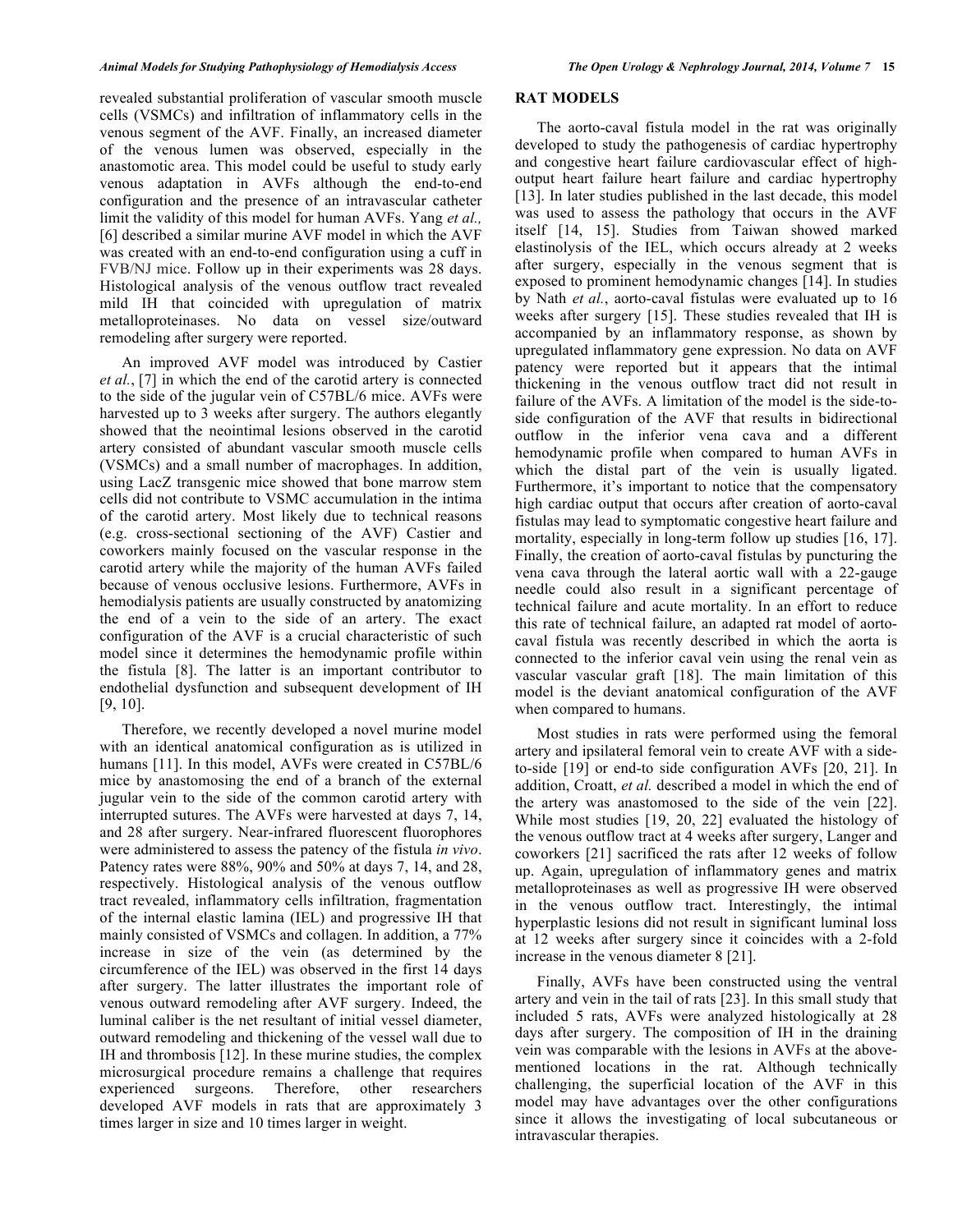Overall, the development of hemodynamically significant stenotic lesions in AVFs is much slower in rats when compared to mice. Furthermore, the limited availability of knockout rats favors the use of mice for pathophysiological studies aimed to elaborate the role of specific genes and proteins involved in AVF failure.

## **SHEEP AND GOAT MODELS**

Various experts in the field of vascular access-related complications have postulated that hemodynamic factors such as turbulent flow and the accompanying disturbance in shear stress levels, might contribute to the aggressive intimal hyperplastic response in the venous outflow tract of AVFs [8, 9, 24-26]. As defined by Poiseuille's formula, the luminal diameter is the most important determinant of shear stress. Therefore, larger animals with larger vessels seem more suitable to mimic the hemodynamic profile in human arteriovenous access conduits.

Kohler *et al*., developed a sheep model of AVG failure in which expanded polytetrafluoroethylene (ePTFE) grafts were implanted between the carotid artery and the contralateral external jugular vein [27]. The sheep weighted between 29 and 51 kg at time of surgery. AVG were harvested at 4, 8 and 12 weeks after surgery. To prevent acute graft thrombosis, oral aspirin (81 mg/day) was administered 1 day before surgery and once per day throughout the study. Despite aspirin therapy, 18% (4/22) of grafts thrombosed in the first week after surgery. Histological analysis of the remained patent grafts revealed that the venous anastomoses developed a thick neointima within the PTFE graft that consisted of VSMCs, matrix proteins and thrombus. At 12 weeks of follow up, only 25% of grafts remained patent. In view of the formation of truly stenotic lesions leading to occlusion of the AVG, this model offers the potential to assess new therapeutic and preventive strategies since patency rate is the most relevant end point in such preclinical study. An important difference with human AVG is the large venous baseline diameter (8.6 mm) and the low initial graft flow (460 ml/min) in this sheep model. Another minor issue is the S-shaped curve from the artery to the vein that differs from the loop configuration that is commonly utilized in human.

Recently, Tilman *et al*., used this model to evaluate the efficacy of tissue engineered blood vessels as hemodialysis access graft [28]. They added clopidogrel to the antiplatelet therapy and implanted *ex vivo* engineered blood vessels that were monitored up to 6 months after surgery. Early failure rate van 27% whereas the mean primary patency of the graft that were patent at 1 month after surgery was 4.4 months. These data illustrate the suitability of this model for studies with novel grafts or tissue engineered blood vessels with a substantial duration of follow-up.

Lemson *et al.,* developed a model arteriovenous access failure in goats. They created AVFs between the carotid artery and the jugular vein in 13 goats weighting about 60 kg and explanted them 10 to 195 days after surgery [29]. No antiplatelet therapy was administered. Juxta-anastomotic lesions developed with comparable composition as in humans. The progression of lesion formation appears relatively slow since the average intima/media ratio in the vein was < 1 and none of the AVF was occluded at time of harvest. The latter limits the use of this model for interventional studies since large groups of animals are needed with low term follow-up in order to demonstrate a statistically significant reduction of IH or increase in AVF patency.

## **DOG MODEL**

In dogs, intimal hyperplasia in ePTFE AVG has been investigated extensively [30-33]. Prosthetic vascular grafts were implanted between the femoral artery and the femoral vein of mongrel dogs weighing 20-30 kg. No antiplatelet therapy was used. Again, IH developed mainly at the venous anastomosis although follow up to 12 weeks was insufficient to observe stenotic lesions resulting in graft failure. In subsequent intervention studies using tissue engineered grafts, progressive lesions were demonstrated resulting in primary patency rates of ePTFE AV-grafts of 57% at 6 and 12 months [34].

This model offers the opportunity to study the pathophysiology of AVG failure although the size of the vessels is smaller when compared to humans and implantation in the groin carries the risk of compression of the graft when the animal is in a supine position. Indeed, grafts placed over a flexion crease are known to exhibit reduced patency. For instance, 48 ePTFE conduits implanted in dogs for 3 months, kinking was noted in 50% of femoral grafts when compared to 17% of carotid grafts [35].

To the best of my knowledge, no AVF models have been described in dogs except a series of acute experiments investigating the effect of anastomotic size on fistula flow [36].

#### **PRIMATE MODELS**

Non-human primates resemble human anatomy and physiology more closely than other species, but their use is limited for many by ethical considerations, special housing and high costs. Various studies have utilized an arterial aortoiliac bypass graft model to study the effect of flow and VSMCs proliferation in ePTFE grafts [37, 38]. In recent studies, AV-graft models were developed in which tissue engineered vascular grafts (TEVG) were placed between the axillary artery and the distal brachial vein, which provided a superficial site amenable for simulating hemodialysis access [39, 40]. TEVG with an internal diameter of 6 mm were implanted in adult male baboons weighing 20-30 kg that were treated with aspirin 10 mg/kg for the duration of follow up (6 months). In the control group (2 baboons) ePTFE grafts were implanted with a follow-up of 1 and 6 months. Duplex ultrasound was used to monitor the diameter of TEVG during the study. Histological analysis demonstrated that TEVGs had substantially less intimal hyperplasia at the venous anastomosis than ePTFE grafts. Remarkably, the ePTFE AV-grafts were still patent at time of harvest, which illustrates that the formation of IH is not as aggressive as in other large animal models such as pigs.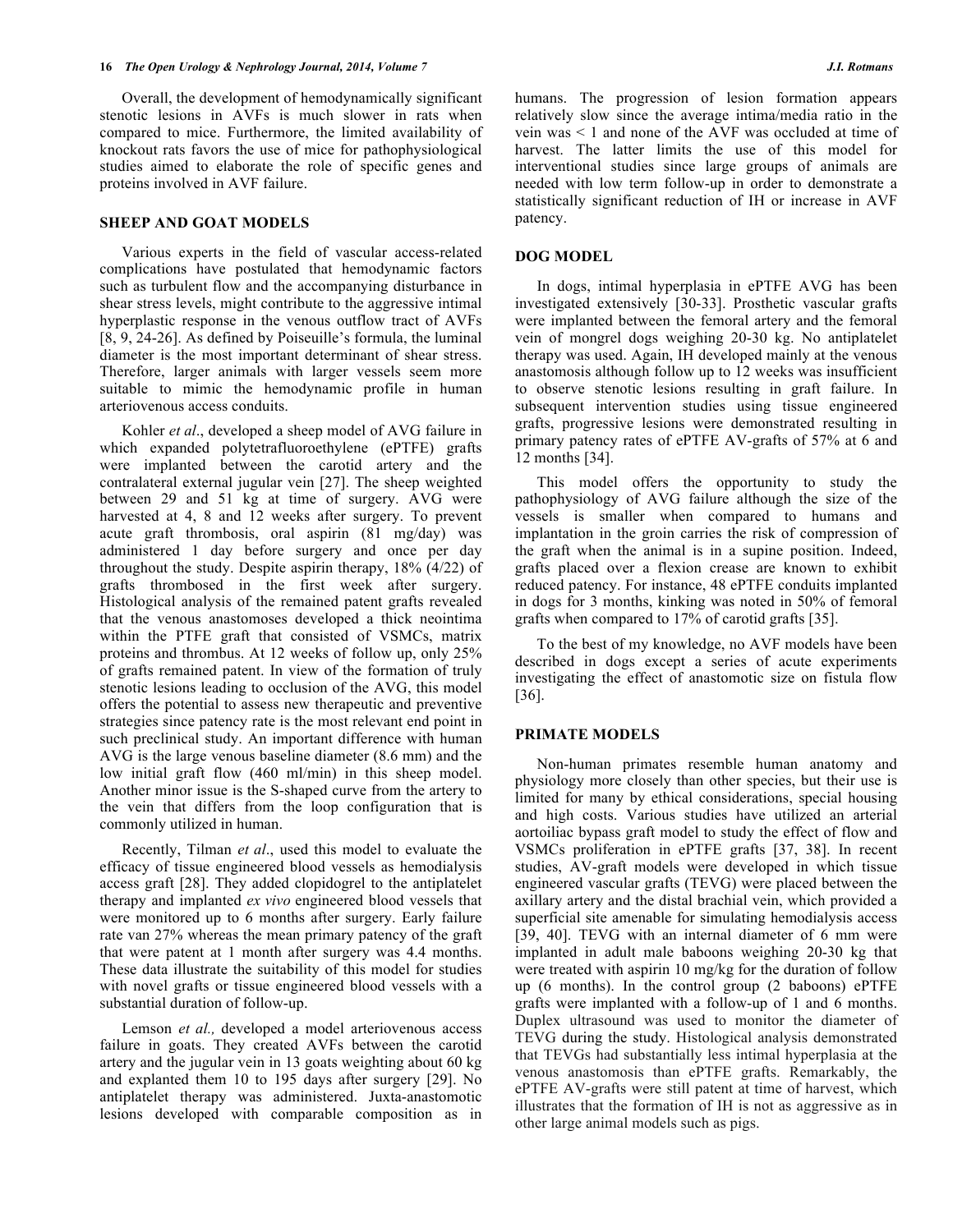#### **PIG MODELS**

Pigs are frequently used in cardiovascular studies because of their analogous vascular anatomy, size and physiology [41-43]. The rapid formation of stenotic lesions in the porcine vasculature upon injury (3-6 times faster as in humans) [44], provides the opportunity to investigate the pathophysiology as well as the efficacy of novel therapeutic strategies aimed to improve arteriovenous access durability. In the last 2 decades, both AVF models and AVG models have been developed in pigs.

The group of dr. Roy-Chaudhury in Cincinnati developed a porcine model in which AVFs were created bilaterally between the femoral artery (4 mm) and femoral vein (6 mm) in Yorkshire Cross pigs weighing 50 kg [45]. All pigs were administered aspirin 325 mg daily from the day before surgery to the time of sacrifice at 2 days, 7 days, 28 days or 42 days after surgery, up to 42 days after surgery. Significant luminal stenosis due to IH was present at 28 days, mainly in the proximal vein and juxta-anastomotic segment. Additional studies from the same laboratory provided data on AVF vessel size and hemodynamic parameters in this model [46]. Blood velocity measurements were obtained by ultrasound and quantification of both the configuration and the internal diameter of the fistulae was determined by CT scans. AVF flow increased from approximately 1000 ml/min directly after surgery to 2760-3890 ml/min at 4 weeks, depending on the configuration of the anastomosis (curved or straight, respectively). Concurrently, the luminal diameter of the proximal vein increased from 4 mm up to 6.2-10.6 mm, again depending of the AVF configuration (curved or straight). These data suggest that there might be a possible link between anatomic configuration, venous dilation and AVF flow.

In view of the high flow values and larger diameters, this model offers the opportunity to investigate vascular adaptation in high output fistulas, comparable to upper arm fistulas in humans.

In the last decade, various porcine AVG models have been described [47-49]. Johnson and coworkers described an AVG model in which 4 mm ePTFE grafts were implanted unilaterally between the iliac artery and iliac vein of mixedbreed pigs weighing 25 to 46 kg [47]. At the contralateral side, an AVF was created. Each pig was given aspirin 325 mg by mouth 24 hours before the initial procedure and 650 mg by mouth the morning of the procedure. For the duration of the study (up to 64 days) pigs were treated with high dose aspirin (325 mg four times daily) to prevent acute graft thrombosis. The initial graft flow in this model was 472 ml/min. AVG patency at 42*-*64 days was 80%. Histological analysis revealed intimal hyperplastic lesions that resulted in 70-80% stenosis, mainly in the area of the venous anastomosis. Kelly and coworkers [48] slightly adapted this model by implanting 4 mm ePTFE grafts bilaterally between the femoral artery and femoral vein. Aspirin dose was reduced to 325 mg daily. Pigs were sacrificed at 2, 4, 7, 14 and 28 days post-surgery. All AVG were patent at time of harvest. Again, aggressive venous neointimal hyperplasia was observed near the venous anastomosis, resulting in venous stenosis ranging from 0% at day 2 to 52.5% at day 28.

At our laboratory, we developed a porcine model in which 5 mm ePTFE graft were implanted bilaterally between the carotid artery and the jugular vein in pigs with a mean weight of 57 kg [49]. The latter approach might reduce the risk of graft compression as compared to implantation in the groin [35]. Of note, no signs of cerebral ischemia were detected during EEG registration after implantation of the bilateral AV-grafts.

Starting 6 days preoperatively, the pigs received aspirin 80 mg/day and clopidogrel 225 mg was added 1 day preoperatively and continued at a dose of 75 mg/day until termination up to 8 weeks after surgery. We choose this regimen since we experienced an unacceptable high rate of acute graft thrombosis in earlier studies when using low dose aspirin monotherapy. Mean initial graft flow was 829 ml/min that is comparable to the human situation. At a histological level, truly stenotic lesions were encountered in this model within a relatively short period of 4 weeks. At 8 weeks, patency rates declined below 50% due to thrombus formation superimposed on progressive IH. The composition of intimal hyperplastic lesions resembled lesions human AVgrafts described by different groups [50-52]. Indeed, lesions were mainly localized near the venous anastomosis and are characterized by proliferating VSMCs, microvessels, macrophages and extracellular matrix components.

In these porcine models, AVG were created bilaterally. This approach provides a potent model for investigating therapeutic approaches, since one graft can be experimentally manipulated while the other graft is used as a control. This allows each animal to serve as its own internal control, avoiding the inter-animal variability associated with unilateral AVG models [53].

In Table **1**, the above-mentioned animal models are summarized.

## **UREMIC VERSUS NON-UREMIC ANIMALS**

The validity of using animal studies for vascular intervention studies as models for the human situation has been a matter of debate. This skepticism mainly relates to the use of relatively healthy animals that show a different response to (vascular) injury. The animal model described thus far, lacks risk factors such as theuremic milieu that may have a clear impact on vascular changes and the formation of IH in AV conduits.

To investigate the mechanisms of vascular pathology in chronic kidney disease (CKD), nephrectomy remnant models in rats [54], mice [55], rabbits [56], dogs [57], baboons [58], and pigs [59, 60] have been used for many years. More recently, various researchers successfully integrated these CKD models in their animal model of vascular access failure.

Kuboko *et al*., [61] constructed AVFs using the carotid artery and the jugular vein in an end-to side fashion in CKD mice. To induce CKD, they used a two-step renal ablation procedure. First, cortical electrocautery was applied to the right kidney through a 2-cm flank incision whereupon total left nephrectomy was performed 2 weeks later. Another 6 weeks later, AVFs were created and mice were sacrificed at 3 weeks after AVF surgery.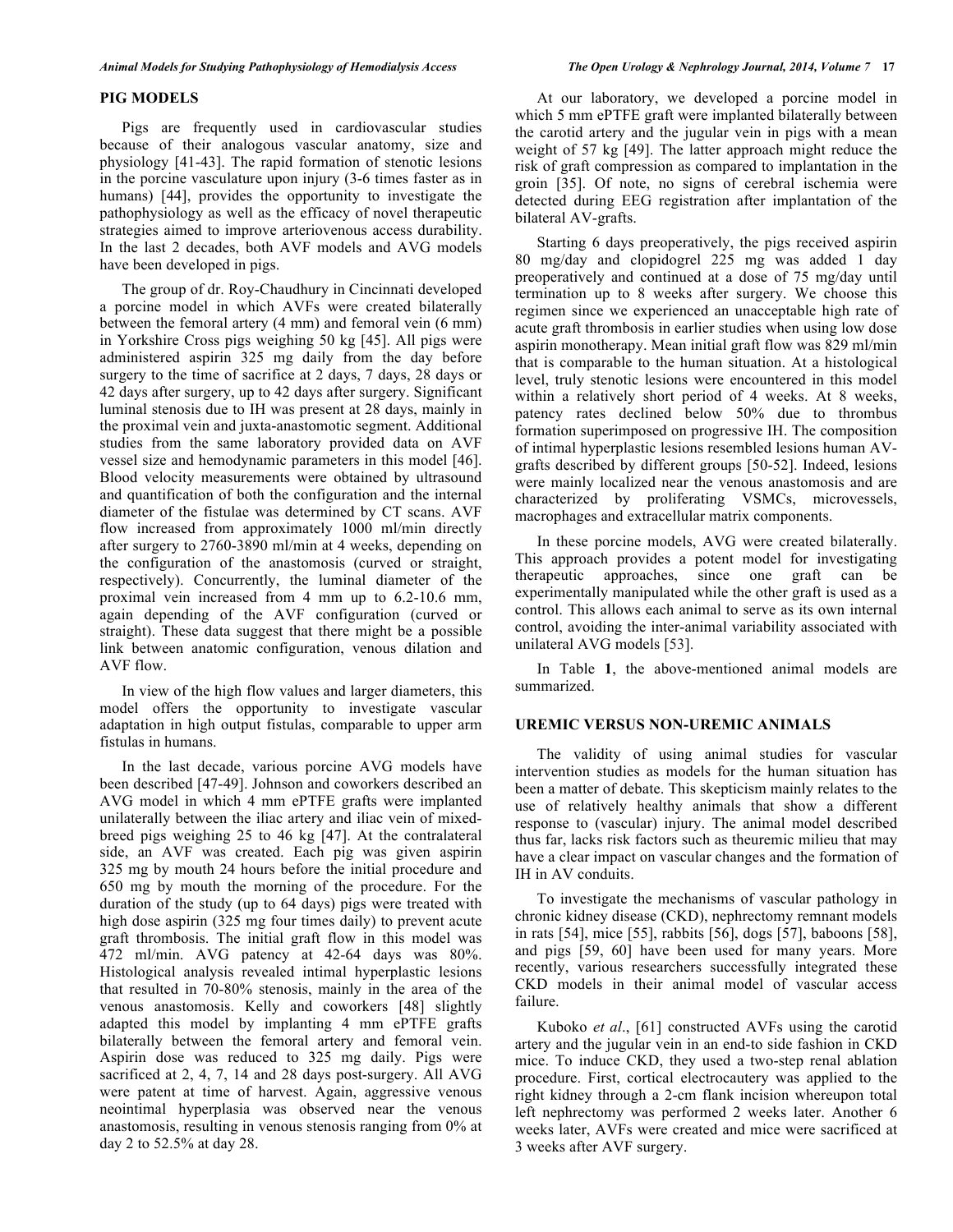**Table 1. Overview of animal models (species, location, AVF/AVG, diameters, flow values, patency, advantages/limitations). Abbreviations: AVF = arteriovenous fistula. AVG = arteriovenous graft. A = artery. V = vein. NIRF = near-infrared fluorescence. TEVG = tissue engineered vascular graft. IVUS = intravascular ultrasonography.**

| Animal<br><b>Species</b> | AVF/<br>AVG | <b>Location</b>                   | <b>Anti-Platelet Therapy</b>               | Configuration            | <b>Baseline</b><br><b>Venous</b><br><b>Diameter</b> | Patency                      | Imaging                    | <b>Limitations</b>                          |
|--------------------------|-------------|-----------------------------------|--------------------------------------------|--------------------------|-----------------------------------------------------|------------------------------|----------------------------|---------------------------------------------|
| Mouse [5]                | <b>AVF</b>  | carotid/<br>jugular               | none                                       | end-to-end               | N/A                                                 | $65\%$ at 1 week             | MRI imaging                | deviant AVF<br>configuration                |
| Mouse [7]                | <b>AVF</b>  | carotid/<br>jugular               | none                                       | end $(A)$ to side $(V)$  | N/A                                                 | 33% at 4 weeks               | duplex                     | deviant AVF<br>configuration                |
| Mouse $[11]$             | <b>AVF</b>  | carotid/<br>jugular               | none                                       | end $(V)$ to side $(A)$  | $0.5$ mm                                            | 50% at 4 weeks               | <b>NIRF</b>                | technically<br>challenging                  |
| Rat $[15]$               | <b>AVF</b>  | aorta/<br>caval vein              | none                                       | side-to-side             | $\pm 1.5$ mm                                        | N/A                          | duplex                     | risk of heart<br>failure                    |
| Rat [19]                 | <b>AVF</b>  | femoral artery/<br>femoral vein   | none                                       | side-to-side             | N/A                                                 | 100% at 4 weeks              | duplex                     | deviant AVF<br>configuration                |
| Rat [22]                 | <b>AVF</b>  | femoral artery/<br>femoral vein   | none                                       | end $(A)$ to side $(V)$  | $0.17$ mm                                           | 93% at 12 weeks              | duplex                     | deviant AVF<br>configuration                |
| Rat [23]                 | <b>AVF</b>  | ventral artery/<br>tail vein      | none                                       | end $(V)$ to side $(A)$  | N/A                                                 | $100\%$ at 4 weeks           | none                       | little advantage<br>above murine model      |
| Sheep [27]               | <b>AVG</b>  | carotid artery/<br>jugular vein   | aspirin 80 mg/day                          | side-to-side             | 8.6 mm                                              | 25% at 12 weeks              | none                       | s-shaped<br>ePTFE graft                     |
| Goat [29]                | <b>AVF</b>  | carotid artery/<br>Jugular vein   | none                                       | end (V)<br>to side $(A)$ | $3-5$ mm                                            | $100\%$ after<br>33-195 days | none                       | low coagulability                           |
| Dog [31-33]              | <b>AVG</b>  | femoral artery/<br>femoral vein   | none                                       | side-to-side             | N/A                                                 | 100% at 12 weeks             | angiography                | small lesions                               |
| Baboon [39, 40]          | <b>AVG</b>  | axillary artery/<br>brachial vein | aspirin 10 mg/kg/day                       | side-to-side             | $3 \text{ mm}$                                      | 100% at 6 weeks              | duplex                     | expensive, ethical<br>considerations        |
| Pig $[45]$               | <b>AVF</b>  | femoral artery/<br>femoral vein   | aspirin 325 mg                             | end (V)<br>to side $(A)$ | $6 \text{ mm}$                                      | 67% at 42 days               | <b>IVUS</b>                | flow $>$ 3 liter/min                        |
| Pig $[47]$               | <b>AVG</b>  | femoral artery/<br>femoral vein   | aspirin 325 mg 4 times per day             | side-to-side             | N/A                                                 | 80% at 42-64 days            | Angiography<br><b>IVUS</b> | very high<br>aspirin dose                   |
| Pig $[48]$               | <b>AVG</b>  | femoral artery/<br>femoral vein   | aspirin 325 mg/day                         | side-to-side             | N/A                                                 | 100% at 28 days              | none                       | risk of graft<br>compression                |
| Pig $[49]$               | <b>AVG</b>  | carotid artery/<br>jugular vein   | aspirin 80 mg/day<br>clopidogrel 75 mg/day | side-to-side             | 4 mm                                                | 50% at 8 weeks               | angiography                | double<br>anti-platelet<br>therapy required |

Whereas, thrombus volume in the venous outflow tract of the AVF did not differ between CKD and control mice, IH at the site of the AV anastomosis increased 2-fold in CKD animals. This study demonstrates that CKD has a profound effect on the development of IH at the anastomosis of murine AVF. Therefore, this combined model is a valuable addition to the AVF animal model arsenal although it should be noted that, as in most murine AVF studies, the end of the artery was anastomosed to side of the vein instead of the other way around.

Langer *et al.*, developed a model in rats [62] in which AVFs were created between the femoral artery and femoral vein in a chemical nephrectomy model to induce CKD. AVFs were created in an end-to-side configuration similar as in humans. Rats were sacrificed at 84 days after AVF surgery. Imaging studies using MRI revealed that venous dilation was impaired in the CKD rats in the first 3 weeks after surgery. In addition, a substantial increase in IH and calcification was observed in the venous outflow tract of AVFs of CKD rats. These observations suggest that CKD itself could contribute to maturation failure of AVF.

The group of dr. Misra from the Mayo Clinic developed an ePTFE AVG graft model in CKD pigs in which CKD was induced by subtotal embolization of the renal arterial vasculature [63, 64]. AVG were created bilaterally between the carotid artery and the ipsilateral jugular vein. There were no complications as a result of the embolization procedure other than the expected induction of renal insufficiency. Pigs were sacrificed at 14 days after AVG surgery. Again, IH was observed in the venous outflow tract. However, no direct comparison was made with non-CKD pigs. Therefore, the potential contribution of CKD in AVG failure in pigs remains to be elucidated.

Although these combined models are technically challenging and might result in a larger percentage of technical failure, the incorporation of chronic renal failure in animal models for vascular access failure, unarguably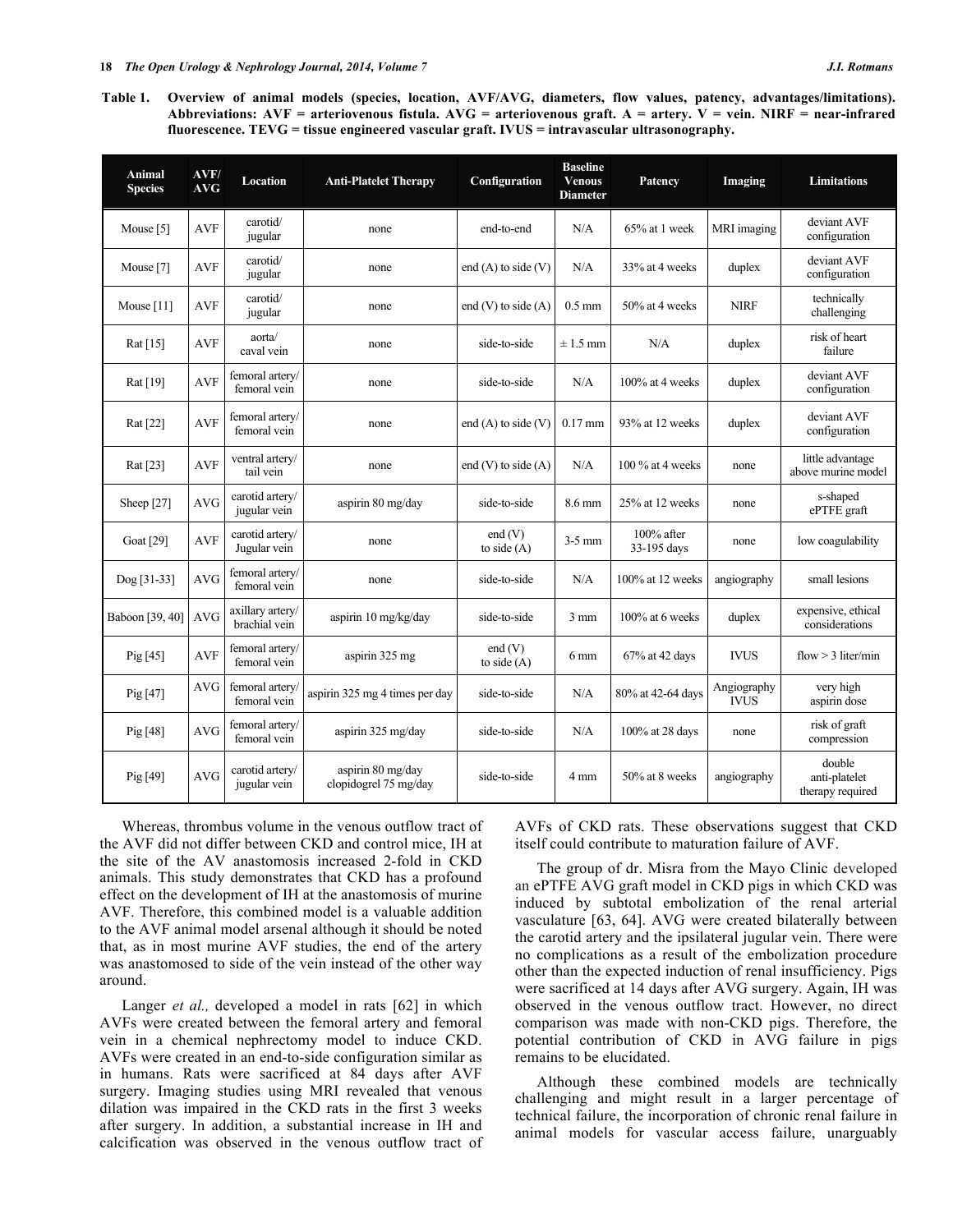improves the validity of these models for human hemodialysis access failure.

### **CHRONIC HEMODIALYSIS**

Another limitation of most animal models is the absence of repetitive insertion of needles into the grafts and the hemodialysis itself that obviously might contribute to vascular access failure as well. Intermittent hemodialysis has emerged as a feasible treatment option for small animals such as cats and dogs that suffer from acute renal failure [65]. However, chronic intermittent hemodialysis in animal with experimentally induced chronic renal failure is a far more complicated story. Bower *et al*., [66] described an model of chronic hemodialysis in anephric goats more than 30 years ago. However, the poor health of the animals, the need for repetitive anesthesia during the hemodialysis sessions, the unacceptable high burden of discomfort for the animals as well as the high costs limit the feasibility of such model.

## **COAGULATION AND ANTI-PLATELET THERAPY**

In view of the important role for the coagulation system in the pathophysiology of AV access stenosis and thrombosis, comparative analysis of this system of various species is essential when determining the validity of animal models of AV access failure. These comparative studies have shown that the clotting and fibrinolytic systems of the calf and non-human primates are more similar to humans than those of dogs or pigs [4]. In example, analytical studies on the coagulation system of pigs revealed a tendency to hypercoagulability in these animals when compared to humans [67]. Furthermore, platelet attachment to immobilized fibrinogen differs substantially between species and appeared to be greatest in humans, lowest for sheep, and in between for pigs [68]. Finally, hematocrit and platelet count, both important factors in rheology/shear stress and coagulation, vary significantly between species [4]. It's important to keep these differences in mind when selecting a suitable animal species and the required anti-platelet therapy that is required to prevent acute thrombosis of the AV access conduit, especially for studies in which new strategies to prevent vascular access occlusion or thrombosis are evaluated. In our porcine model of AVG failure [49] profound anti-platelet therapy withaspirin and clopidogrel is mandatory to prevent early thrombotic graft failure. However, this anti-platelet regime is not applicable in humans since a disproportionate increase in bleeding complications has been observed using this regime in patients on chronic hemodialysis [69]. Therefore, one should be cautious in extrapolating the results from studies to uremic patients on chronic hemodialysis.

# **ENDOTHELIALISATION OF PROSTHETIC GRAFTS**

In humans, prosthetic vascular grafts remain largely without an endothelium, even after decades of implantation. Transanastomotic endothelial ingrowth does not exceed more than 1-2 cm [70]. In this respect, it's important to be aware that the extent and speed of this endothelial ingrowth strongly depend on the type and length of the prosthetic graft

as well as the age and species of the animals that are used [71]. In example, the same ingrowth distance for which humans need 56 weeks [70] is reached after 4 weeks in young baboons [72] and 3.5 weeks in dogs [73]. These differences should be taken into account when interpreting the effects of interventions such as cell seeding of prosthetic grafts.

# **CONCLUSION**

Animal models can provide novel mechanistic insights into arteriovenous access failure and are useful for preclinical assessment of novel therapeutic interventions. However, the translation rate from preclinical studies to the bedside remains low, likely due to differences in physiology and molecular pathways. Only about a third of highly cited animal research translated at the level of human randomized trials [74]. A clinical understanding of the mechanisms responsible for AV access failure combined with extensive knowledge of the (patho)physiology in the animal to be used, may increase the predictive value of the animal models. While large animals such as pigs are suitable for intervention studies, murine models have the greatest potential to gain more insight in the molecular mechanisms underlying AV access failure. The biggest challenge remains to translate experimental findings from these animal studies into clinical benefits for hemodialysis patients that suffer from an enormous burden of vascular access related complications.

#### **CONFLICT OF INTEREST**

The author confirms that this article content has no conflict of interest.

#### **ACKNOWLEDGEMENTS**

Declared none.

## **REFERENCES**

- [1] Roy-Chaudhury P, Sukhatme VP, Cheung AK. Hemodialysis vascular access dysfunction: a cellular and molecular viewpoint. J Am Soc Nephrol 2006; 17(4): 1112-27.
- [2] Rotmans JI, Pasterkamp G, Verhagen HJ, Pattynama PM, Blankestijn PJ, Stroes ES. Hemodialysis access graft failure: time to revisit an unmet clinical need? J Nephrol 2005; 18(1): 9-20.
- [3] Lee T, Roy-Chaudhury P. Advances and new frontiers in the pathophysiology of venous neointimal hyperplasia and dialysis access stenosis. Adv Chronic Kidney Dis 2009; 16(5): 329-38.
- [4] Byrom MJ, Bannon PG, White GH, Ng MK. Animal models for the assessment of novel vascular conduits. J Vasc Surg 2010; 52(1): 176-95.
- [5] Kwei S, Stavrakis G, Takahas M, *et al*. Early adaptive responses of the vascular wall during venous arterialization in mice. Am J Pathol 2004; 164(1): 81-9.
- [6] Yang B, Shergill U, Fu AA, Knudsen B, Misra S. The mouse arteriovenous fistula model. J Vasc Interv Radiol 2009; 20(7): 946- 50.
- [7] Castier Y, Lehoux S, Hu Y, Foteinos G, Tedgui A, Xu Q. Characterization of neointima lesions associated with arteriovenous fistulas in a mouse model. Kidney Int 2006; 70(2): 315-20.
- [8] Krishnamoorthy MK, Banerjee RK, Wang Y, *et al*. Hemodynamic wall shear stress profiles influence the magnitude and pattern of stenosis in a pig AV fistula. Kidney Int 2008; 74(11): 1410-9.
- [9] Ene-Iordache B, Cattaneo L, Dubini G, Remuzzi A. Effect of anastomosis angle on the localization of disturbed flow in 'side-toend' fistulae for haemodialysis access. Nephrol Dial Transplant 2013; 28(4): 997-1005.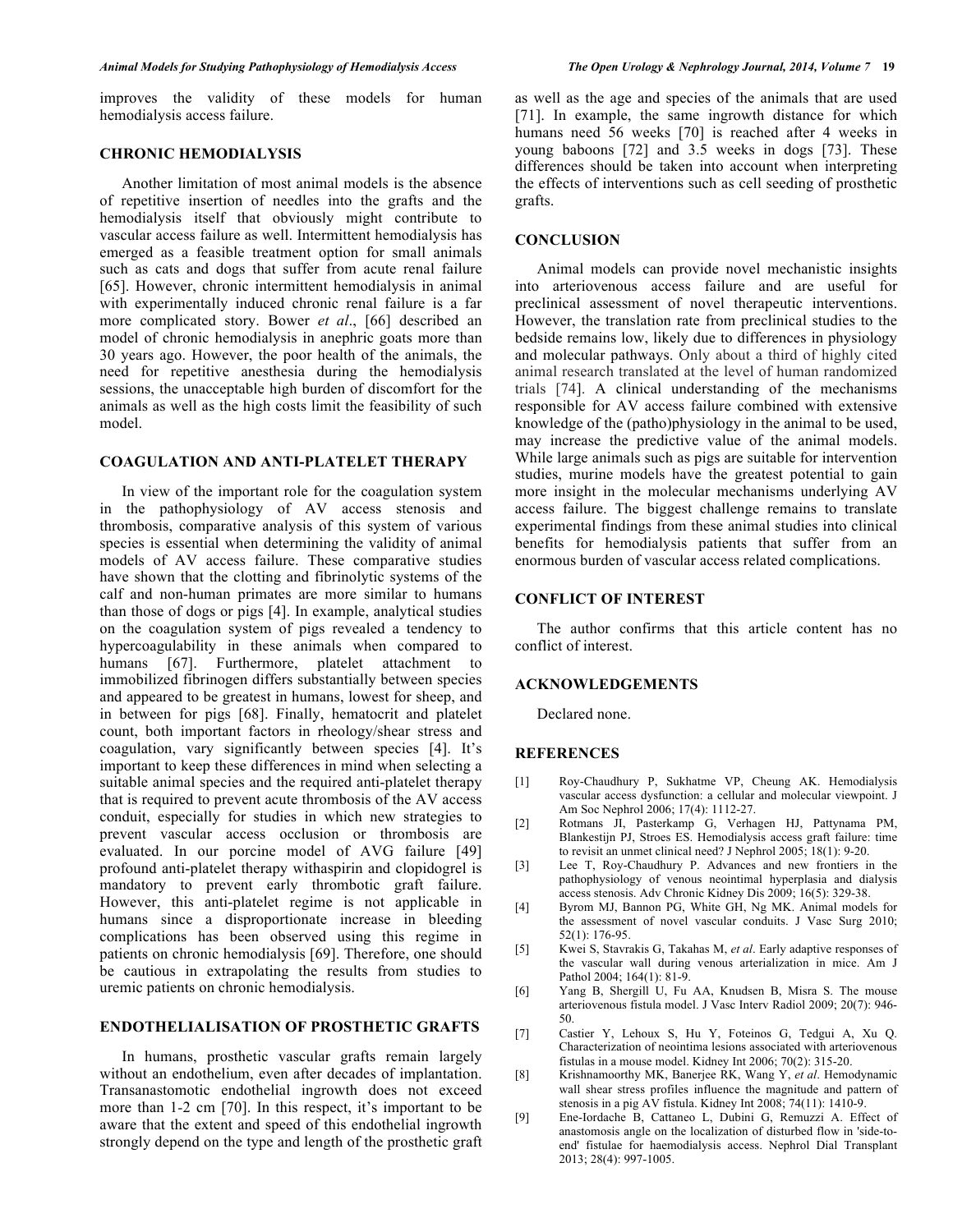- [10] Sivanesan S, How TV, Bakran A. Sites of stenosis in AV fistulae for haemodialysis access. Nephrol Dial Transplant 1999; 14(1): 118-20.
- [11] Wong CY, de Vries MR, Wang Y, *et al*. Vascular remodeling and intimal hyperplasia in a novel murine model of arteriovenous fistula failure. J Vasc Surg 2014; 59(1): 192-201.
- [12] Rothuizen TC, Wong C, Quax PH, van Zonneveld AJ, Rabelink TJ, Rotmans JI. Arteriovenous access failure: more than just intimal hyperplasia? Nephrol Dial Transplant 2013; 28(5): 1085-92.
- [13] Winaver J, Hoffman A, Burnett JC Jr, Haramati A. Hormonal determinants of sodium excretion in rats with experimental highoutput heart failure. Am J Physiol 1988; 254(5 Pt 2): R776-84.
- [14] Chang CJ, Chen CC, Hsu LA, *et al*. Degradation of the internal elastic laminae in vein grafts of rats with aortocaval fistulae: potential impact on graft vasculopathy. Am J Pathol 2009; 174(5): 1837-46.
- [15] Nath KA, Kanakiriya SK, Grande JP, Croatt AJ, Katusic ZS. Increased venous proinflammatory gene expression and intimal hyperplasia in an aorto-caval fistula model in the rat. Am J Pathol 2003; 162(6): 2079-90.
- [16] Brower GL, Janicki JS. Contribution of ventricular remodeling to pathogenesis of heart failure in rats. Am J Physiol Heart Circ Physiol 2001; 280(2): H674-83.
- [17] Melenovsky V, Skaroupkova P, Benes J, Torresova V, Kopkan L, Cervenka L. The course of heart failure development and mortality in rats with volume overload due to aorto-caval fistula. Kidney Blood Press Res 2012; 35(3): 167-73.
- [18] Manning E, Skartsis N, Orta AM, *et al*. A new arteriovenous fistula model to study the development of neointimal hyperplasia. J Vasc Res 2012; 49(2): 123-31.
- [19] Misra S, Fu AA, Anderson JL, *et al*. The rat femoral arteriovenous fistula model: increased expression of matrix metalloproteinase-2 and -9 at the venous stenosis. J Vasc Interv Radiol 2008; 19(4): 587-94.
- [20] Chan CY, Chen YS, Ma MC, Chen CF. Remodeling of experimental arteriovenous fistula with increased matrix metalloproteinase expression in rats. J Vasc Surg 2007; 45(4): 804- 11.
- [21] Langer S, Heiss C, Paulus N, *et al*. Functional and structural response of arterialized femoral veins in a rodent AV fistula model. Nephrol Dial Transplant 2009; 24(7): 2201-6.
- [22] Croatt AJ, Grande JP, Hernandez MC, Ackerman AW, Katusic ZS, Nath KA. Characterization of a model of an arteriovenous fistula in the rat: the effect of L-NAME. Am J Pathol 2010; 176(5): 2530-41.
- [23] Lin T, Horsfield C, Robson MG. Arteriovenous fistula in the rat tail: a new model of hemodialysis access dysfunction. Kidney Int 2008; 74(4): 528-31.
- [24] Asif A, Roy-Chaudhury P, Beathard GA. Early arteriovenous fistula failure: a logical proposal for when and how to intervene. Clin J Am Soc Nephrol 2006; 1(2): 332-9.
- [25] Ene-Iordache B, Remuzzi A. Disturbed flow in radial-cephalic arteriovenous fistulae for haemodialysis: low and oscillating shear stress locates the sites of stenosis. Nephrol Dial Transplant 2012; 27(1): 358-68.
- [26] Roy-Chaudhury P, Spergel LM, Besarab A, Asif A, Ravani P. Biology of arteriovenous fistula failure. J Nephrol 2007; 20(2): 150-63.
- [27] Kohler TR, Kirkman TR. Dialysis access failure: A sheep model of rapid stenosis. J Vasc Surg 1999; 30(4): 744-51.
- [28] Tillman BW, Yazdani SK, Neff LP, *et al*. Bioengineered vascular access maintains structural integrity in response to arteriovenous flow and repeated needle puncture. J Vasc Surg 2012; 56(3): 783- 93.
- [29] Lemson MS, Daemen MJ, Kitslaar PJ, Tordoir JH. A new animal model to study intimal hyperplasia in arteriovenous fistulas. J Surg Res 1999; 85(1): 51-8.
- [30] Fillinger MF, Kerns DB, Bruch D, Reinitz ER, Schwartz RA. Does the end-to-end venous anastomosis offer a functional advantage over the end-to-side venous anastomosis in high-output arteriovenous grafts? J Vasc Surg 1990; 12(6): 676-88; discussion 688-90.
- [31] Fillinger MF, Reinitz ER, Schwartz RA, Resetarits DE, Paskanik AM, Bredenberg CE. Beneficial effects of banding on venous intimal-medial hyperplasia in arteriovenous loop grafts. Am J Surg 1989; 158(2): 87-94.
- [32] Fillinger MF, Reinitz ER, Schwartz RA, *et al*. Graft geometry and venous intimal-medial hyperplasia in arteriovenous loop grafts. J Vasc Surg 1990; 11(4): 556-66.
- [33] Trerotola SO, Carmody TJ, Timmerman RD, *et al*. Brachytherapy for the prevention of stenosis in a canine hemodialysis graft model: preliminary observations. Radiology 1999; 212(3): 748-54.
- [34] Matsuura JH, Black KS, Levitt AB, *et al*. Cellular remodeling of depopulated bovine ureter used as an arteriovenous graft in the canine model. J Am Coll Surg 2004; 198(5): 778-83.
- [35] Wilson GJ, MacGregor DC, Klement P, Weber BA, Binnington AG, Pinchuk L. A compliant Corethane/Dacron composite vascular prosthesis. Comparison with 4-mm ePTFE grafts in a canine model. ASAIO J 1993; 39(3): M526-31.
- [36] Ramacciotti E, Galego SJ, Gomes M, Goldenberg S, De Oliveira Gomes P, Pinto Ortiz J. Fistula size and hemodynamics: an experimental model in canine femoral arteriovenous fistulas. J Vasc Access 2007; 8(1): 33-43.
- [37] Hanson SR, Powell JS, Dodson T, *et al*. Effects of angiotensin converting enzyme inhibition with cilazapril on intimal hyperplasia in injured arteries and vascular grafts in the baboon. Hypertension 1991; 18(Suppl 4): II70-6.
- [38] Kohler TR, Kirkman TR, Kraiss LW, Zierler BK, Clowes AW. Increased blood flow inhibits neointimal hyperplasia in endothelialized vascular grafts. Circ Res 1991; 69(6): 1557-65.
- [39] Dahl SL, Kypson AP, Lawson JH, *et al*. Readily available tissueengineered vascular grafts. Sci Transl Med 2011; 3(68): 68ra9.
- [40] Prichard HL, Manson RJ, DiBernardo L, Niklason LE, Lawson JH, Dahl SL. An early study on the mechanisms that allow tissueengineered vascular grafts to resist intimal hyperplasia. J Cardiovasc Transl Res 2011; 4(5): 674-82.
- [41] Ferrell M, Fuster V, Gold HK, Chesebro JH. A dilemma for the 1990s. Choosing appropriate experimental animal model for the prevention of restenosis. Circulation 1992; 85(4): 1630-1.
- [42] Johnson GJ, Griggs TR, Badimon L. The utility of animal models in the preclinical study of interventions to prevent human coronary artery restenosis: analysis and recommendations. On behalf of the Subcommittee on Animal, Cellular and Molecular Models of Thrombosis and Haemostasis of the Scientific and Standardization Committee of the International Society on Thrombosis and Haemostasis. Thromb Haemost 1999; 81(5): 835-43.
- [43] Narayanaswamy M, Wright KC, Kandarpa K. Animal models for atherosclerosis, restenosis, and endovascular graft research. J Vasc Interv Radiol 2000; 11(1): 5-17.
- [44] Fischell TA, Virmani R. Intracoronary brachytherapy in the porcine model: a different animal. Circulation 2001; 104(20): 2388-90.
- [45] Wang Y, Krishnamoorthy M, Banerjee R, *et al*. Venous stenosis in a pig arteriovenous fistula model--anatomy, mechanisms and cellular phenotypes. Nephrol Dial Transplant 2008; 23(2): 525-33.
- [46] Krishnamoorthy MK, Banerjee RK, Wang Y, Choe AK, Rigger D, Roy-Chaudhury P. Anatomic configuration affects the flow rate and diameter of porcine arteriovenous fistulae. Kidney Int 2012;  $81(8)$ : 745-50.
- [47] Johnson MS, McLennan G, Lalka SG, Whitfield RM, Dreesen RG. The porcine hemodialysis access model. J Vasc Interv Radiol 2001; 12(8): 969-77.
- [48] Kelly BS, Heffelfinger SC, Whiting JF, *et al*. Aggressive venous neointimal hyperplasia in a pig model of arteriovenous graft stenosis. Kidney Int 2002; 62(6): 2272-80.
- [49] Rotmans JI, Velema E, Verhagen HJ, *et al*. Rapid, arteriovenous graft failure due to intimal hyperplasia: a porcine, bilateral, carotid arteriovenous graft model. J Surg Res 2003; 113(1): 161-71.
- [50] Rekhter M, Nicholls S, Ferguson M, Gordon D. Cell proliferation in human arteriovenous fistulas used for hemodialysis. Arterioscler Thromb 1993; 13(4): 609-17.
- [51] Roy-Chaudhury P, Kelly BS, Miller MA, *et al*. Venous neointimal hyperplasia in polytetrafluoroethylene dialysis grafts. Kidney Int 2001; 59(6): 2325-34.
- [52] Swedberg SH, Brown BG, Sigley R, Wight TN, Gordon D, Nicholls SC. Intimal fibromuscular hyperplasia at the venous anastomosis of PTFE grafts in hemodialysis patients. Clinical, immunocytochemical, light and electron microscopic assessment. Circulation 1989; 80(6): 1726-36.
- [53] Jones DN, Rutherford RB, Ikezawa T, Nishikimi N, Ishibashi H, Whitehill TA. Factors affecting the patency of small-caliber prostheses: observations in a suitable canine model. J Vasc Surg 1991; 14(4): 441-8; discussion 448-51.